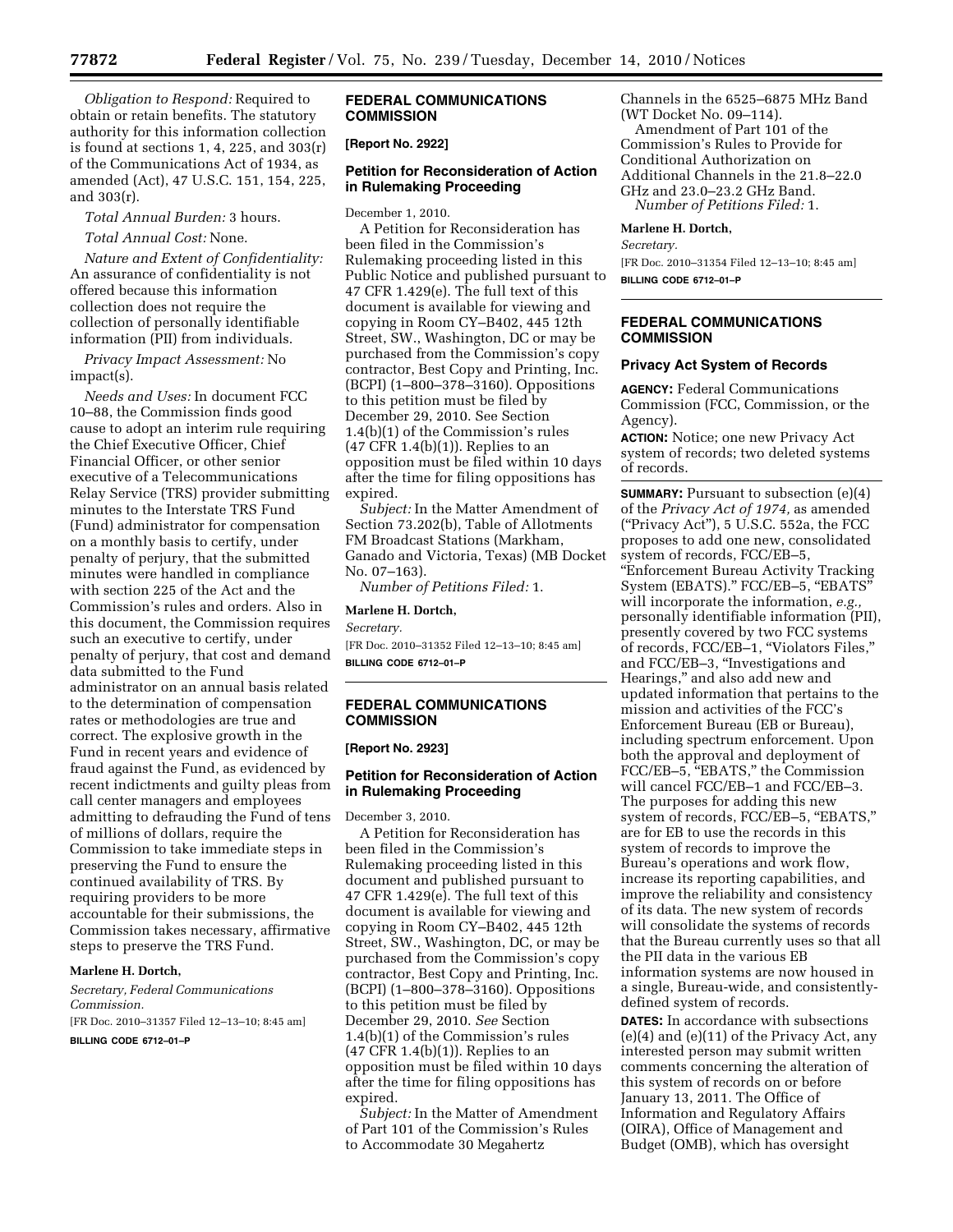responsibility under the Privacy Act to review the system of records, and Congress may submit comments on or before January 24, 2011. The proposed new system of records will become effective on January 24, 2011 unless the FCC receives comments that require a contrary determination. The Commission will publish a document in the **Federal Register** notifying the public if any changes are necessary. As required by 5 U.S.C. 552a(r) of the Privacy Act, the FCC is submitting reports on this proposed new system to OMB and Congress.

**ADDRESSES:** Address comments to Leslie F. Smith, Privacy Analyst, Performance Evaluation and Records Management (PERM), Room 1–C216, Federal Communications Commission (FCC), 445 12th Street, SW., Washington, DC 20554, (202) 418–0217, or via the Internet at *Leslie.Smith@fcc.gov.* 

# **FOR FURTHER INFORMATION CONTACT:**

Contact Leslie F. Smith, Performance Evaluation and Records Management (PERM), Room 1–C216, Federal Communications Commission, 445 12th Street, SW., Washington, DC 20554, (202) 418–0217 or via the Internet at *Leslie.Smith@fcc.gov.* 

**SUPPLEMENTARY INFORMATION:** As required by the *Privacy Act of 1974,* as amended, 5 U.S.C. 552a(e)(4) and (e)(11), this document sets forth notice of this proposed new system of records maintained by the FCC. The FCC previously gave complete notice of the two systems of records, FCC/EB–1, ''Violators Files'' and FCC/EB–3, ''Investigations and Hearings,'' which it intends to cancel upon both the approval and deployment of FCC/EB–5, "EBATS," as referenced under this Notice by publication in the **Federal Register** on April 5, 2006 (71 FR 17234, 17237 and 17238 respectively). This notice is a summary of the more detailed information about the proposed new system of records, which may be viewed at the location given above in the **ADDRESSES** section. The purposes for adding this new system of records, FCC/ EB-5, "EBATS," are for the FCC's Enforcement Bureau (EB) to use the records in FCC/EB-5, "EBATS," to improve the Bureau's operations and workflow, increase its reporting capacities, and improve the reliability and consistency of its data. The new system of records will consolidate the separate and independent systems of records that the Bureau currently uses so that all PII data in the various EB information systems are now housed in a single, Bureau-wide, and consistentlydefined system of records.

This notice meets the requirement documenting the change to the systems of records that the FCC maintains, and provides the public, OMB, and Congress with an opportunity to comment.

# **FCC/EB–5**

## **SYSTEM NAME: ENFORCEMENT BUREAU ACTIVITY TRACKING SYSTEM (EBATS).**

# **SECURITY CLASSIFICATION:**

The FCC's Security Operations Center (SOC) has not assigned a security classification to this system of records.

### **SYSTEM LOCATION:**

*Primary:* Enforcement Bureau (EB), Federal Communications Commission (FCC), 445 12th Street, SW., Washington, DC 20554; and

*Secondary:* Various field facilities. Information about FCC Field Offices can also be found at *http://www.fcc.gov/eb/ rfo.* 

## **CATEGORIES OF INDIVIDUALS COVERED BY THE SYSTEM:**

The records in this system include: 1. Individuals, including FCC employees, who have filed complaints alleging violations of the Communications Act of 1934, as amended (the "Communications Act"); FCC regulations; other statutes and regulations subject to the FCC's jurisdiction; and/or international treaties (collectively referred to hereafter as ''FCC Rules and Regulations'') by FCC licensees or regulates, or individuals who have filed such complaints on behalf of business(es), institution(s), etc., and who may have included their personally identifiable information (PII) in the complaint;

2. Individuals who are or have been the subjects of Federal Communications Commission (FCC) field monitoring, inspection, and/or investigation, etc., for possible violations of FCC Rules and Regulations;

3. Licensees, applicants, regulatees, and unlicensed individuals about whom there are questions of compliance with FCC Rules and Regulations; and

4. FCC employees, contractors, and interns who perform work on behalf of the Enforcement Bureau.

## **CATEGORIES OF RECORDS IN THE SYSTEM:**

The categories of records in this system include:

1. Information that is associated with those individuals who file complaints or who are being investigated for possible enforcement actions, *e.g.,* violators, *etc.*  The information may include:

(a) An individual's name, Social Security Number (SSN) or Taxpayer Identification Number (TIN), gender, race/ethnicity, birth date/age, place of

birth, biometric data (photograph(s)), marital status, spousal data, miscellaneous family data, home address, home address history, home telephone number(s), personal cell phone number(s), personal fax number(s), personal e-mail address(es), credit card number(s), driver license number(s), bank account data, financial data, law enforcement data, background investigatory data, national security data, employment and/or employer data, and other miscellaneous materials, documents, and files, etc., which are used for background information and data verification, *etc.;* 

(b) Inspection reports, audit reports, complaints, referrals, monitoring reports, inspection cases, referral memos, correspondence, discrepancy notifications, warning notices, and forfeiture actions, *etc.;* and

(c) Miscellaneous materials, documents, files, and records that are used for background information and data verification concerning individuals who may be accused or have violated the Commission's rules and regulations.

2. The information that is associated with the same or similar current enforcement cases and historic records and other archival, background, and research data and materials that are stored for reference in enforcement actions, *i.e.,* inspection reports, complaints, monitoring reports, investigative cases, referral memos, correspondence, discrepancy notifications, warning notices, and forfeiture actions; and

3. Other, miscellaneous information that complainants may have included on FCC Forms 475B, 501, 1088, and/or 2000, as well as any additional FCC forms that may be used from time to time to report possible violations of FCC Rules and Regulations (as defined above) to the FCC or associated with case files.

## **AUTHORITY FOR MAINTENANCE OF THE SYSTEM:**

47 U.S.C. 101, 102, 104, 301, 303, 309(e), 312, 315, 318, 362, 364, 386, 501, 502, 503, 507, and 510.

#### **PURPOSE(S):**

The Enforcement Bureau uses the information in this information system:

1. To track the status of enforcement cases of entities (including individuals) that have been identified as possible violators of the FCC's Rules and Regulations (as defined above);

2. To determine the levels of compliance among FCC licensees, and other regulatees;

3. To document Commission monitoring, audits, inspections and investigations for compliance and enforcement purposes;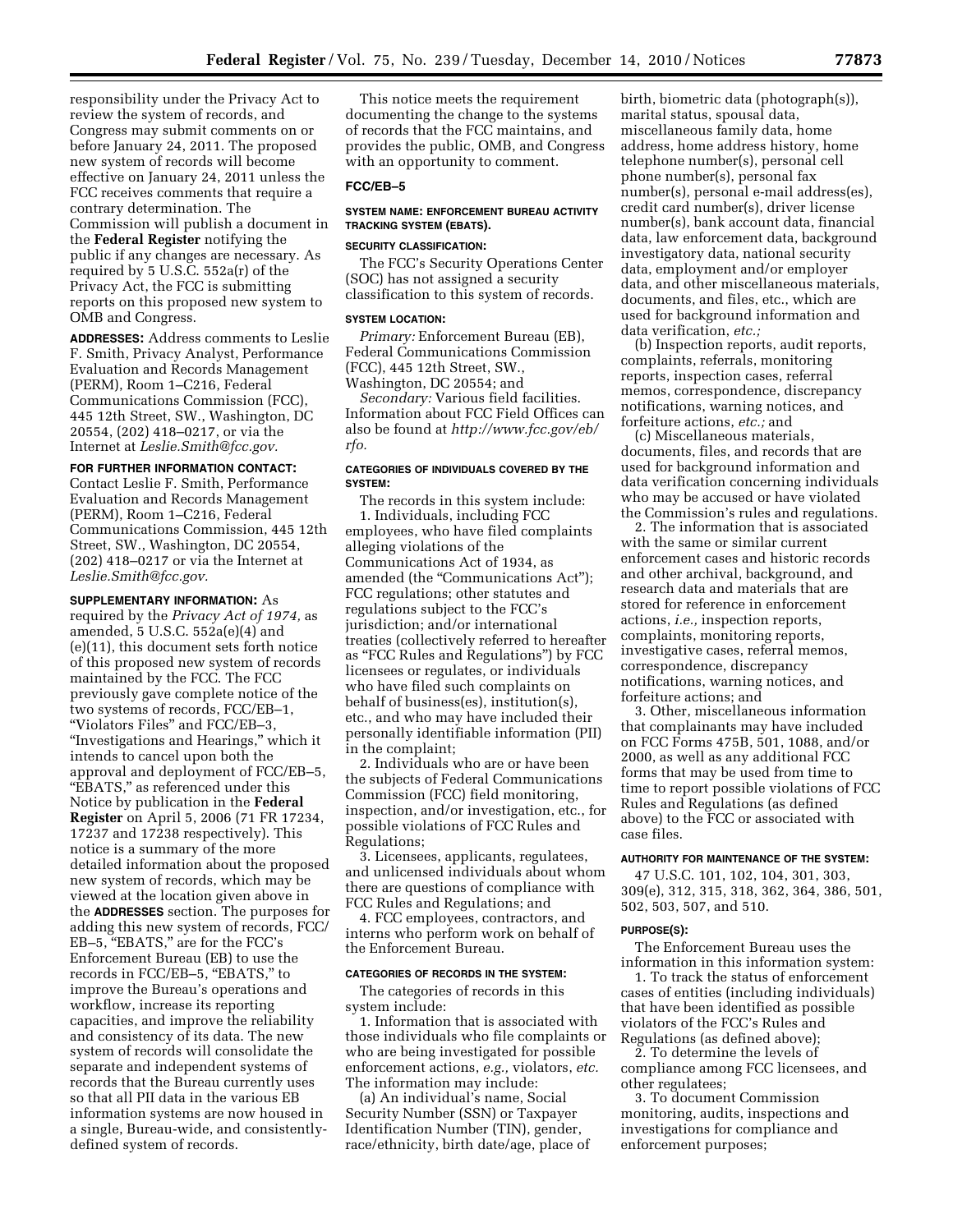4. To provide a basis for the various administrative and civil, or criminal actions against violators by the Enforcement Bureau (EB), other appropriate Commission bureaus or offices, and/or other government agencies;

5. To gather background information for reference materials from various external databases and resources, *etc.,* to insure that the information that is being compiled is accurate and up-to-date (''cross-checking'') in the course of investigating consumer complaints and/ or enforcement cases;

6. To maintain archival information (paper documents and files) for reference in enforcement investigations and other actions; and

7. To prevent duplication of FCC's enforcement actions, *e.g.,* for crossreference purposes, *etc.* 

### **ROUTINE USES OF RECORDS MAINTAINED IN THE SYSTEM, INCLUDING CATEGORIES OF USERS AND THE PURPOSES OF SUCH USES:**

Information about individuals in this system of records may routinely be disclosed under the following conditions:

1. *Public Access*—Copies of FCC enforcement actions are available for public inspection via the Internet at *http://www.fcc.gov/eb/,* and in the FCC's Reference Information Center at *http:// www.fcc.gov/cgb/ric.html;* 

2. *Employment, Clearances, Licensing, Contract, Grant, or other Benefits Decisions by the Agency*— Disclosure may be made to a Federal, State, local, or foreign agency maintaining civil, criminal, or other relevant enforcement records, other pertinent records, or to another public authority or professional organization, if necessary to obtain information relevant to an investigation concerning the retention of an employee or other personnel action (other than hiring), the retention of a security clearance, the letting of a contract, or the issuance or retention of a grant or other benefit;

3. *Employment, Clearances, Licensing, Contract, Grant, or other Benefits Decisions by an Entity other than the Agency*—Disclosure may be made to a Federal, State, local, foreign, Tribal, or other public authority of the fact that this system of records contains information relevant to the retention of an employee, the retention of a security clearance, the letting of a contract, or the issuance or retention of a license, grant, or other benefit. The other agency or licensing organization may then make a request supported by the written consent of the individual for the entire records if it so chooses. No disclosure will be made unless the information has

been determined to be sufficiently reliable to support a referral to another office within the Agency or to another Federal agency for criminal, civil, administrative, personnel, or regulatory action;

4. *Adjudication and Litigation*— Where by careful review, the Agency determines that the records are both relevant and necessary to litigation and the use of such records is deemed by the Agency to be for a purpose that is compatible with the purpose for which the Agency collected the records, these records may be used by a court or adjudicative body in a proceeding when: (a) The Agency or any component thereof; or (b) any employee of the Agency in his or her official capacity; or (c) any employee of the Agency in his or her individual capacity where the Agency has agreed to represent the employee; or (d) the United States Government is a party to litigation or has an interest in such litigation;

5. *Law enforcement and Investigation*—Where there is an indication of a violation or potential violation of a statute, regulation, rule, or order, records from this system may be shared with appropriate Federal, State, or local authorities either for purposes of obtaining additional information relevant to a FCC decision or for referring the record for investigation, enforcement, or prosecution by another agency;

6. *Congressional Inquiries*—When requested by a Congressional office in response to an inquiry by an individual made to the Congressional office for their own records;

7. *Government-wide Program Management and Oversight*—When requested by the National Archives and Records Administration (NARA) for the purpose of records management inspections conducted under authority of 44 U.S.C. 2904 and 2906; when the U.S. Department of Justice (DOJ) is contacted in order to obtain that department's advice regarding disclosure obligations under the Freedom of Information Act; or when the Office of Management and Budget (OMB) is contacted in order to obtain that office's advice regarding obligations under the Privacy Act;

8. *FCC Enforcement Actions*—When a record in this system involves an informal complaint filed alleging a violation of FCC Rules and Regulations (as defined above) by an applicant, licensee, regulated entity or an unlicensed person or entity, the complaint may be provided to the alleged violator for a response. When an order or other Commission-issued document that includes consideration of an informal complaint or complaints is issued by the FCC to implement or to enforce FCC Rules and Regulations (as defined above), the complainant's name may be made public in that order or document. Where a complainant in filing his or her complaint explicitly requests that confidentiality of his or her name from public disclosure, the Commission will endeavor to protect such information from public disclosure. Complaints that contain requests for confidentiality may be dismissed if the Commission determines that the request impedes the Commission's ability to investigate and/ or resolve the complaint;

9. *Breach of Federal Data*—A record from this system may be disclosed to appropriate agencies, entities, and persons when (1) the Commission suspects or has confirmed that the security or confidentiality of information in the system of records has been compromised; (2) the Commission has determined that as a result of the suspected or confirmed compromise there is a risk of harm to economic or property interests, identity theft or fraud, or harm to the security or integrity of this system or other systems or programs (whether maintained by the Commission or another agency or entity) that rely upon the compromised information; and (3) the disclosure made to such agencies, entities, and persons is reasonably necessary to assist in connection with the Commission's efforts to respond to the suspected or confirmed compromise and prevent, minimize, or remedy such harm;

10. *Due Diligence Inquiries*—Where there is an indication of a violation or potential violation of FCC Rules and Regulations (as defined above), records from this system may be shared with a requesting individual, or representative thereof, for purposes of obtaining such information so long as relevant to a pending transaction of a FCC-issued license.

In each of these cases, the FCC will determine whether disclosure of the records is compatible with the purpose for which the records were collected.

### **DISCLOSURE TO CONSUMER REPORTING AGENCIES:**

#### None.

## **POLICIES AND PRACTICES FOR STORING, RETRIEVING, ACCESSING, RETAINING, AND DISPOSING OF RECORDS IN THE SYSTEM:**

### **STORAGE:**

Information in this information system consists of electronic records, files, and data that are stored in the FCC's computer network databases, at headquarters and in the field offices,